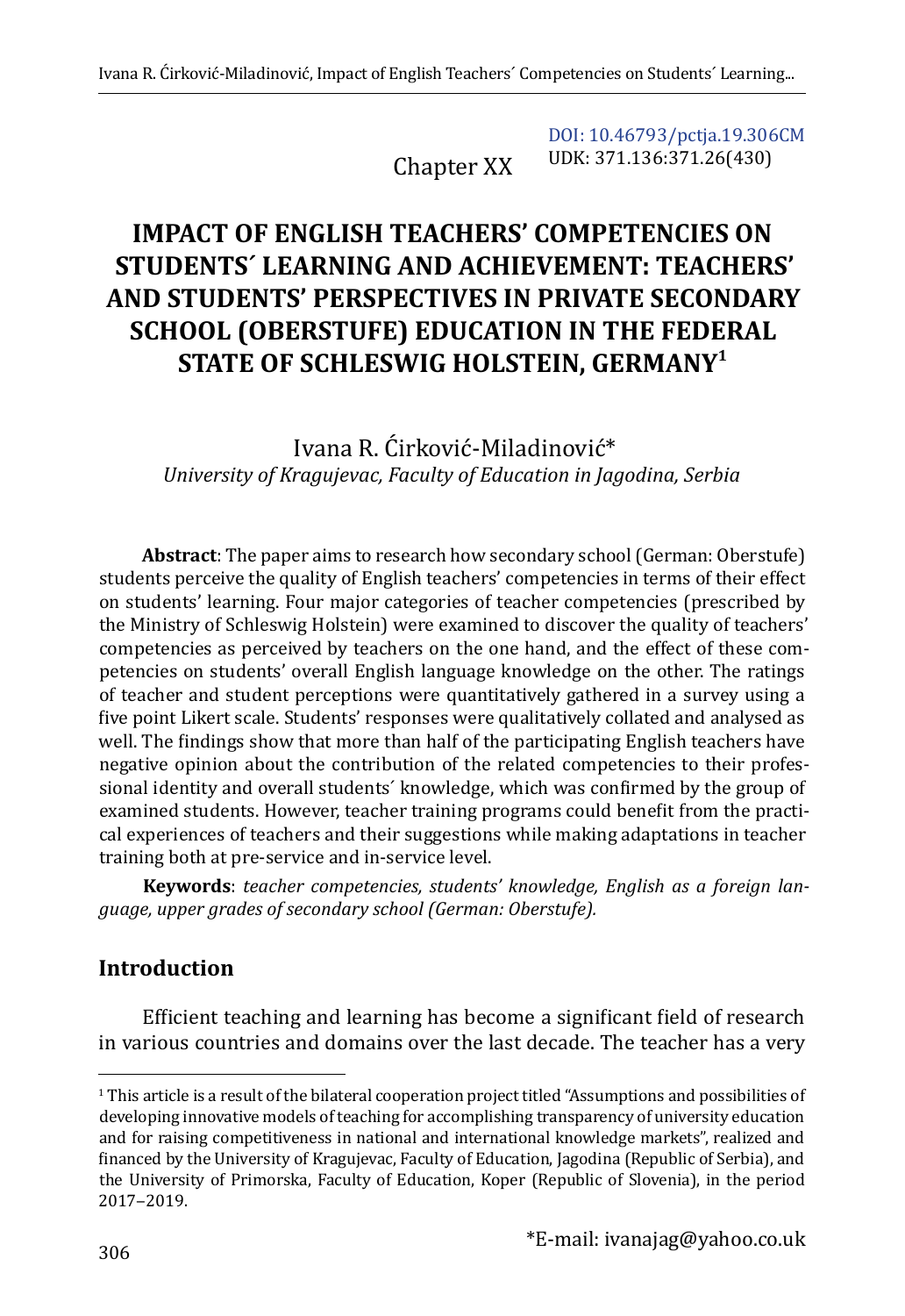important position in any school system, therefore, teacher quality is an important educational issue, and teacher qualifications have become an important component of teacher quality (Okpala & Ellis, 2005).

According to Whitty (1996: 89–90) there are two sets of qualities that characterize a successful professional teacher: professional characteristics and professional competencies. Professional characteristics comprise professional values, personal and professional development, communication and relationships as well as synthesis and application (Ibid.). Professional competencies include knowledge and understanding of students and their learning, subject knowledge, curriculum, the education system, and the teacher's role (Ibid.).

Medley & Shannon (1994: 213) have a different attitude so they state that there are three dimensions of teacher quality instead of two: teacher effectiveness, teacher performance, and teacher competency. **Teacher effectiveness** as a teacher competence includes three main components: interpersonal skills, classroom procedures, and subject knowledge. This component can be related to social competence because it is about a teacher's ability to communicate with the student, understand his/her learning difficulties and create a positive atmosphere. **Teacher performance,** as a second component, explains teachers' subject knowledge and their ability to plan and structure the content. The third component, **teacher competence**, is related to teachers' teaching skills and teaching methods. Well-developed teaching skills and effective teaching methods can lead to positive individual student development. In contrast, incompetent teacher can affect students' motivation for language learning and lower their self-esteem (Ćirković-Miladinović, 2017).

All three components are equally important, but this paper will be focused on teacher competencies which, in more general terms, are called teaching skills, i.e. the ability to organize and teach in interesting and flexible ways, using good teaching methods. In order to explain this concept, Sultan and Shafi (2014: 10) point out that competencies are specific and self-evident qualities or properties a teacher should possess in order to make a persuasive and student-favourable climate. Further, competencies are concerned with three areas of learner's behaviour in which the teacher helps students to create a basis and investigative disposition, to predict progression in all areas of life and its effect on the social order, and to help learners with moderating and transmitting qualities supported by the social order (Ibid.).

Being a competent teacher means showing a high degree of professionalism inside and outside the classroom. Certainly, it is difficult for a teacher to have all competencies and capabilities in perfect amalgam. However, developing skills and taking into account the acquired experience may lead a teacher towards gaining competency (Dorman, 2001). Teacher competence needs to be very high in order for meaningful teaching and learning processes to take place (Segun, 1986). In Germany, at the secondary school level, where a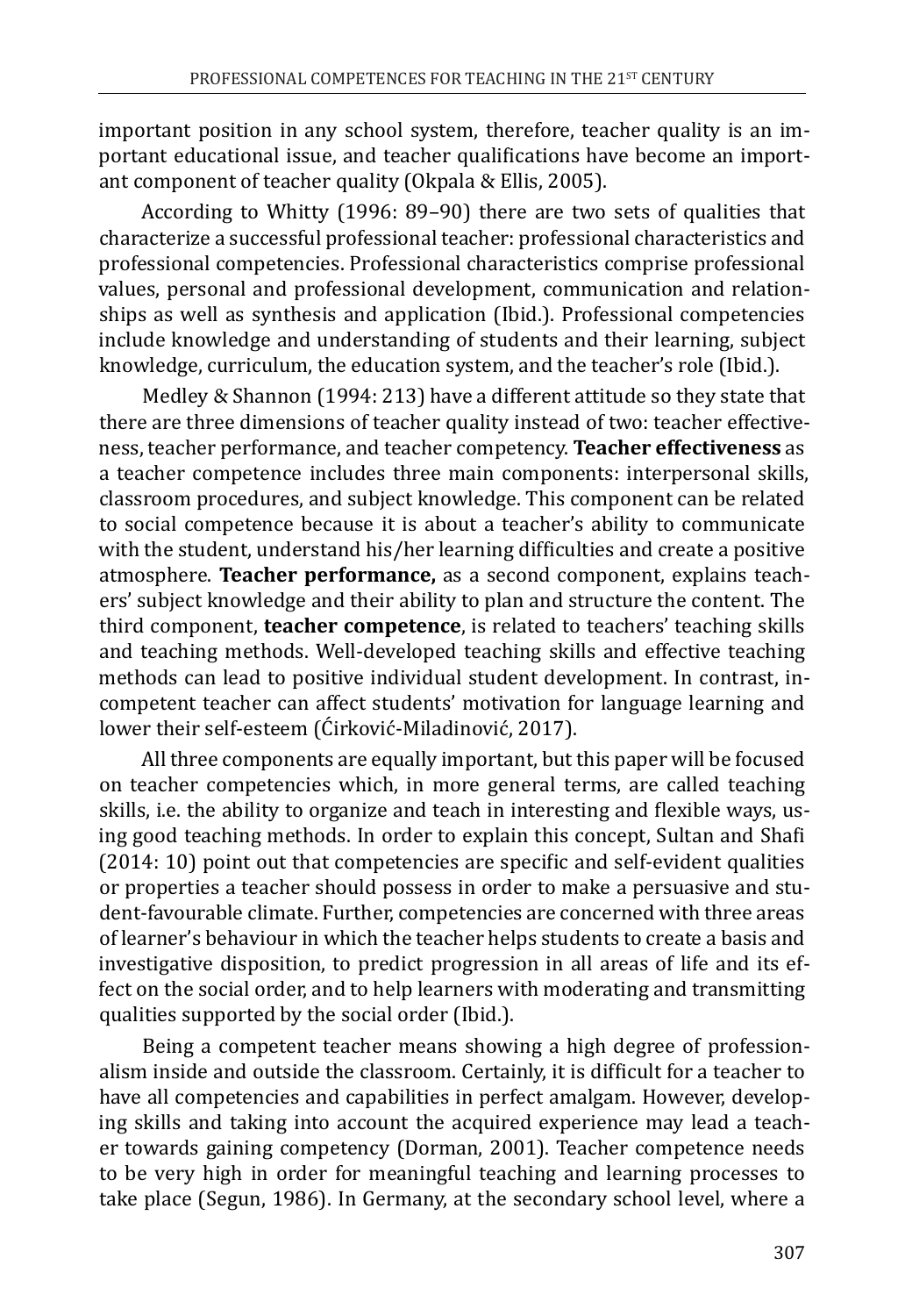distinction is made between **Junior Secondary School** (from 5<sup>th</sup> to 9<sup>th</sup> grade) and **Senior Secondary School** (from 10<sup>th</sup> to 12<sup>th</sup> grade – Oberstufe) curricula, teacher competencies for each level, and appropriate subjects would vary as well. These competencies must therefore be adequate and appropriate in terms of the school level and relate to academic and professional preparation, professional growth, classroom interaction and evaluation (Macaulay, 1986).

Unlike Medley and Shannon (1994: 213) who relate teacher competence to teachers' teaching skills and teaching methods, Akpan (2002) believes that teachers' professional competencies are both academic and pedagogical. Academic competency includes the teachers' knowledge of his subject while pedagogical competency is the art of teaching the subject, observing such principles as teaching from known to unknown, concrete to abstract, and from simple to complex (Akpan 2002). The English language teacher's success in the classroom depends very much on his preparation for the instruction process. Other competencies required of teachers include knowledge of subject matter, pedagogy, skill processes, resourcefulness, behaviour, motivation and evaluation (Ivowi, 1986). A competent foreign language teacher attends conferences, workshops and seminars, has good classroom control, effective communicative skills, adequate knowledge of the subject, utilizes a variety of teaching methods or strategies, and shows enthusiasm for teaching (Akinbobola, 2004).

It is well known that teaching and learning have a causal relationship. Former research discoveries linked with teacher competencies have identified that there is a solid relationship between teacher's ability and feasible learning outcomes (Allen, Fraser 2007). Wade and Moor (1992) indicate that teachers need to learn teaching methods and to be prepared to shape themselves into proficient teachers, certain of their own capabilities and confident of the students' potential. One of the essential concerns of educational research is to see how classroom settings impact students' education and achievements (Bouffard, Roy, Vezeau, 2005).

A few studies have demonstrated that teaching in the classroom may have either positive or negative impact on students' performance and accomplishments (Pianta et al. 2008; Aikens, Barbarin, 2008). Student performance is impacted by many school variables, for example, school poverty (Aikens, Barbarin 2008) or the school environment (Pianta et al. 2008), competent teachers, students' and teachers' motivation and ambition, school management, learning resources, parents' involvement in school life and many other elements. According to the previously mentioned studies, teacher's competence and warmth were the two most significant elements connected with succesful scholarly performance in elementary school (Birch, Ladd, 1997). Pianta's study represented longitudinal research on classroom atmosphere as a correspondence of accomplishment of development (Pianta et al. 2008). Perception of the classroom environment reported by students has additionally been analysed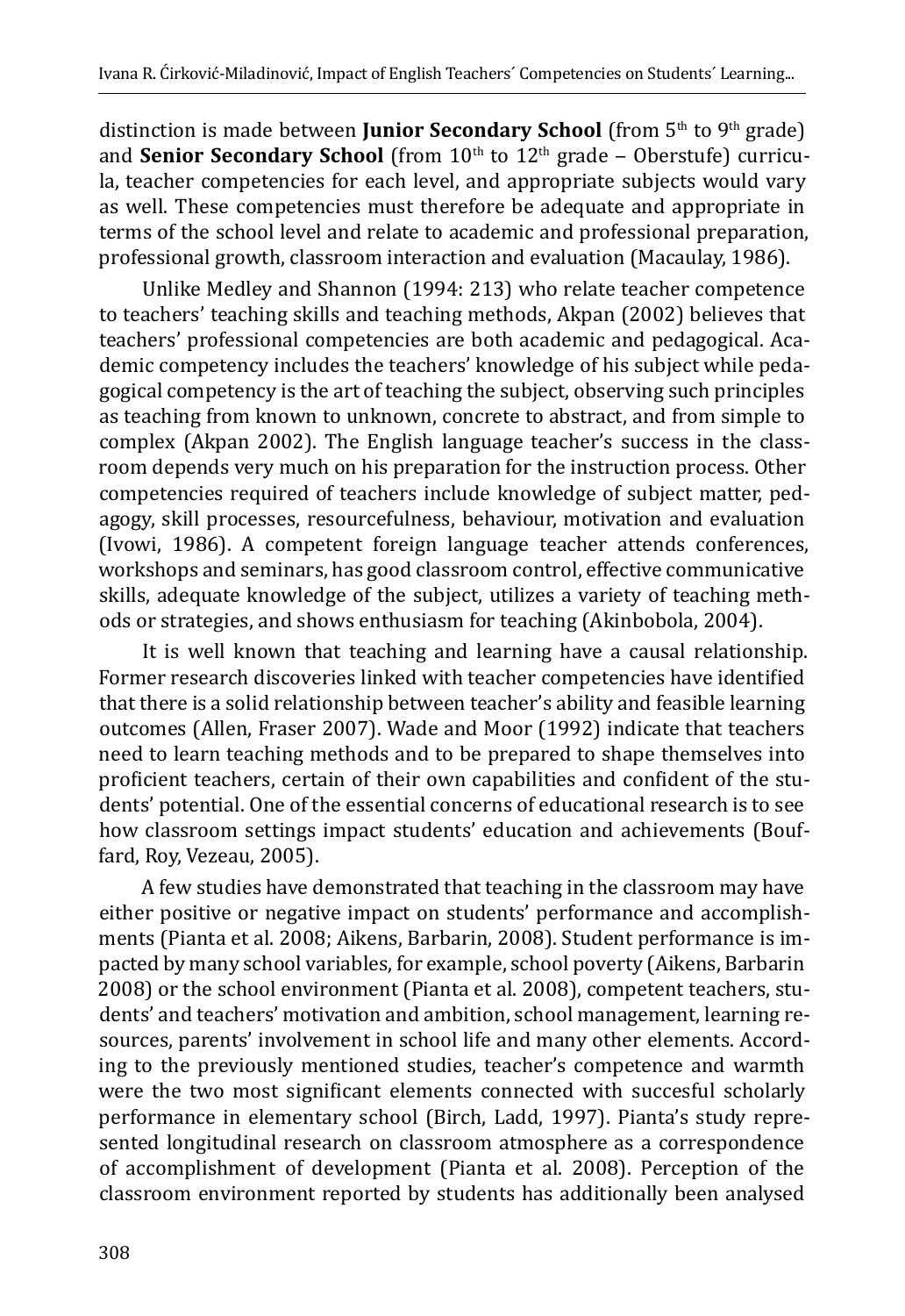in connection with academic accomplishment (Bennacer 2000; Crosnoe, Johnson, Edler 2004). All these studies have shown that students' perception of the teacher is a fundamental element of teacher's performance in the classroom, so it may be said that teaching and learning processes cannot be separated. Teachers and students are associates and it is very important how they perceive each other.

Even though most students in school have a clear notion of their teachers' different capacities, we still lack information regarding the importance of teacher competence for student development. This has been difficult to find out owing to the many different factors of influence concerned and due to a lack of necessary methods of analysis to distinguish between different sources of variation among teachers (Malm, Lofgren 2006: 62). This paper will, therefore, try to establish whether there is a dependence between teacher competencies and students' knowledge of the English language from the example of a German private school.

Chancellor Gerhard Schröder voiced a widely shared view in education policy when he asked for English to become a compulsory foreign language from the first years of primary school (see "Stellungnahmen: Englisch ab der 1. Klasse", Die Woche 17, April 21, 2000). Subsequently, the use of the target language English became one of the top tasks of teachers in Germany (Weskamp 2011). Thus, the shift towards English as *lingua franca* (ELF) has affected the spread of English in education. But has it also affected the substance and the objectives of English language teaching?

#### **Research problem**

According to the Joint Declaration of the Conference of Ministers of Education and the Chair of the Teacher' Associations (October 2000), standards for teacher education and competencies were grouped into four categories: A) **Teaching** – competence 1: teachers plan and evaluate lessons in a professional and appropriate manner and carry them out objectively and professionally; competence 2: teachers support the learning of students through the design of learning situations, they motivate students and enable them to establish connections and to use what they have learned; competence 3: teachers promote students' ability to learn and work independently. B) **Education** – competence 1: teachers carry out their educational task; competence 2: teachers have a role model, they know the social and cultural living conditions of pupils and influence their individual development within the school; competence 3: teachers communicate values and norms and support self-determined judgments and actions of pupils. C) **Judging** – competence 1: teachers exercise their assessment task fairly and responsibly; competency 2: teachers diagnose learning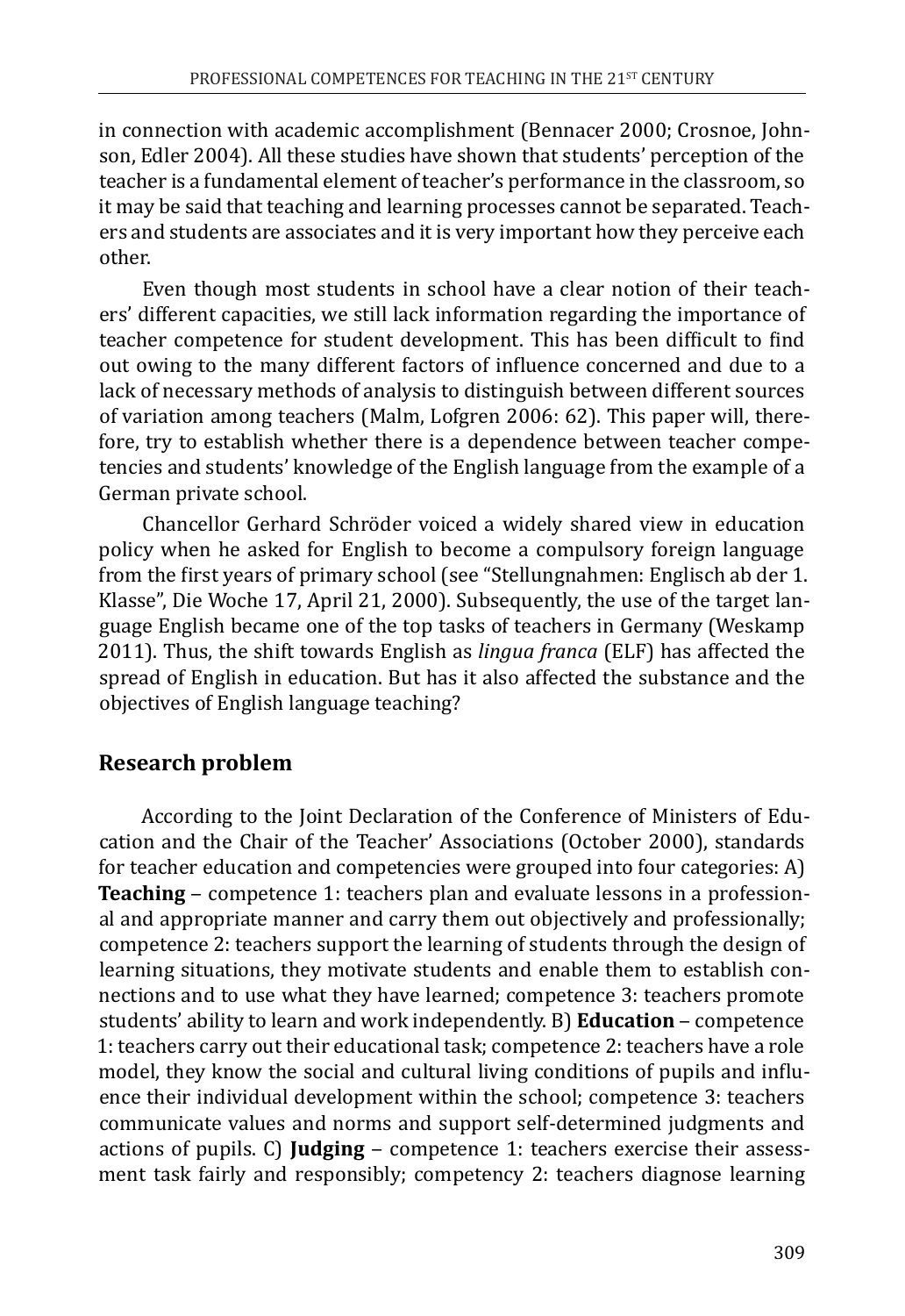prerequisites and learning processes of pupils; they promote pupils in a targeted and differentiated way and advise learners and their parents; competence 3: teachers record students' achievement on the basis of transparent assessment criteria. D) **Innovation** – competence 1: teachers are constantly developing their skills; competence 2: teachers are aware of the special requirements of the teaching profession, they understand their profession as a public office with special responsibility and obligation; competency 3: teachers see their profession as a continuous learning task; competence 4: teachers participate in the planning and implementation of school projects.

## **Method**

#### *Purpose of the study*

The study aims at achieving the following objectives: 1) to investigate English teachers' opinion about the contribution of the related competencies (prescribed by the Ministry of Schleswig Holstein) to their professional identity and overall students´ English language knowledge. 2) to determine students' attitude towards the influence of teachers' qualification and competencies on the school performance of students in English.

## *Participants*

The research was conducted in one private secondary school in the federal state of Schleswig- Holstein, Germany. All the participants, students  $N = 130$ , were at the Gymnasium upper level (Oberstufe) which is three-year education comprising class levels 10 to 12. In this institution students prepare for the German Abitur (after class 12) as the final examination for university access. The school offers the following secondary level profiles: 1) Mathematics and natural science profile with possible profile subjects: biology or physics. Profile enhancement subjects are biology, physics and chemistry; 2) Linguistic profile with the profile subject: Spanish. Profile enhancement subjects are French, Russian and History; 3) Socio-economic profile with the possible profile subjects: Economy and Politics, History or Geography. The two non-selected social sciences are then also profiled as enhanced subjects; 4) Sports profile contains Sports and Health science. Profile enhancement subjects are Biology and History. Examined students aged between 16 and 17. These pupils were mainly German (67%), Turkish (13%), Dutch (7%), Polish (5%), Russian (4%) and other (4%). They studied English as a foreign language in school. To those students who were not German, the German language was their first foreign language and English the second one.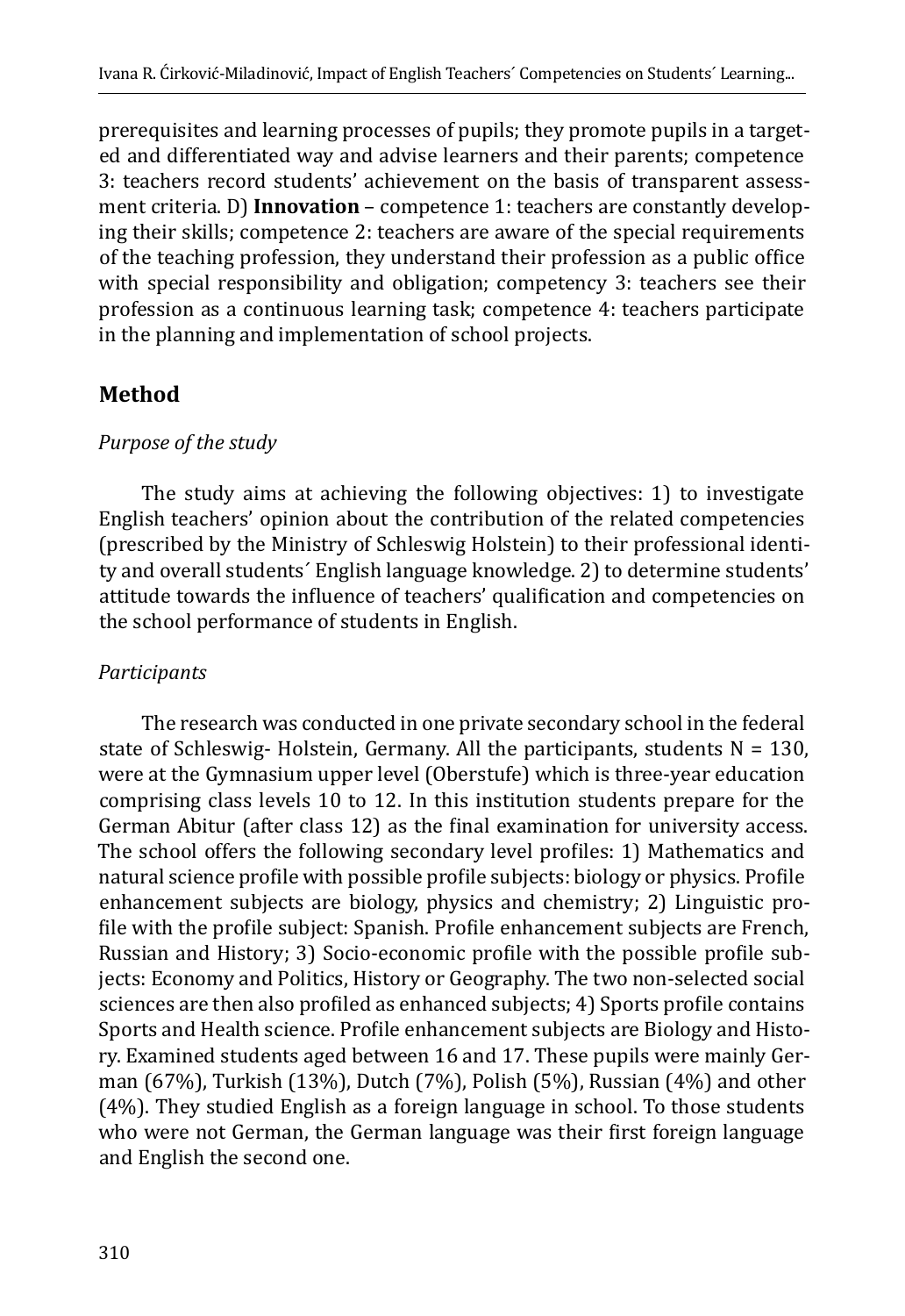Total number of teachers who participated in this survey was 21. Examined teachers,  $N = 21$ , were teaching in the same private international school and they were teaching English as a foreign language. The school is situated in two nearby cities in Germany and has 1460 students overall.

## **Results and discussion**

Teachers were asked to rate four categories of competencies according to Schleswig- Holstein standards for teacher education in terms of how much each of the competencies contributed to their own preparedness to teach, assess, and innovate as well as in terms of their professional development and identity. This means that teachers were surveyed to rate each item according to their personal feeling on whether they possessed certain competency or not. The results are presented in Table 1. below where the numbers represent an average values of 5-point Likert scale  $(1 - Not at all satisfied, 2 - Slightly satisfies)$ fied, 3 – Neutral, 4 – Very satisfied, 5 – Extremely satisfied) for each category A, B, C or D and each item 1, 2, 3 or 4 as explained previously.

| Average values for each item |      |      |             |            |               |      |      |      |      |      |      |      |
|------------------------------|------|------|-------------|------------|---------------|------|------|------|------|------|------|------|
| A) Teaching<br>B) Education  |      |      |             | C) Judging | D) Innovation |      |      |      |      |      |      |      |
|                              |      | 2    |             | ີ          | 3             |      |      | 3    |      | ◠    |      |      |
| 4.14                         | 3.23 | 3.57 | $4.55$ 3.07 |            | 2.96          | 3.44 | 3.13 | 4.34 | 2.98 | 3.00 | 2.89 | 2.83 |

*Table 1: Four categories of teacher competencies*

The highest level of competency for teachers (4.55) was given to category B ‒ *Education* and item number 1: *Teachers carry out their educational task*. The second most important item was number 3 from category C – *Judging* (4.34): *Teachers record students' achievement on the basis of transparent assessment criteria,* followed by item number 1 from category A – *Teaching* (4.14): *Teachers plan and evaluate lessons in a professional and appropriate manner and carry them out objectively and professionally*. These results could be explained on the basis of the concrete situation in the surveyed school and the demands that the school owner poses to teachers. Namely, the most important activity for teachers in this school is to carry out the educational task and to prepare the materials for individual students' work. Teachers spend most of their time preparing the materials and making copies because students are not allowed to use workbooks in English classes. Furthermore, teachers believe that their core task is targeted planning and organization of lessons while they lack time for the reflection on teaching and learning processes. Teachers were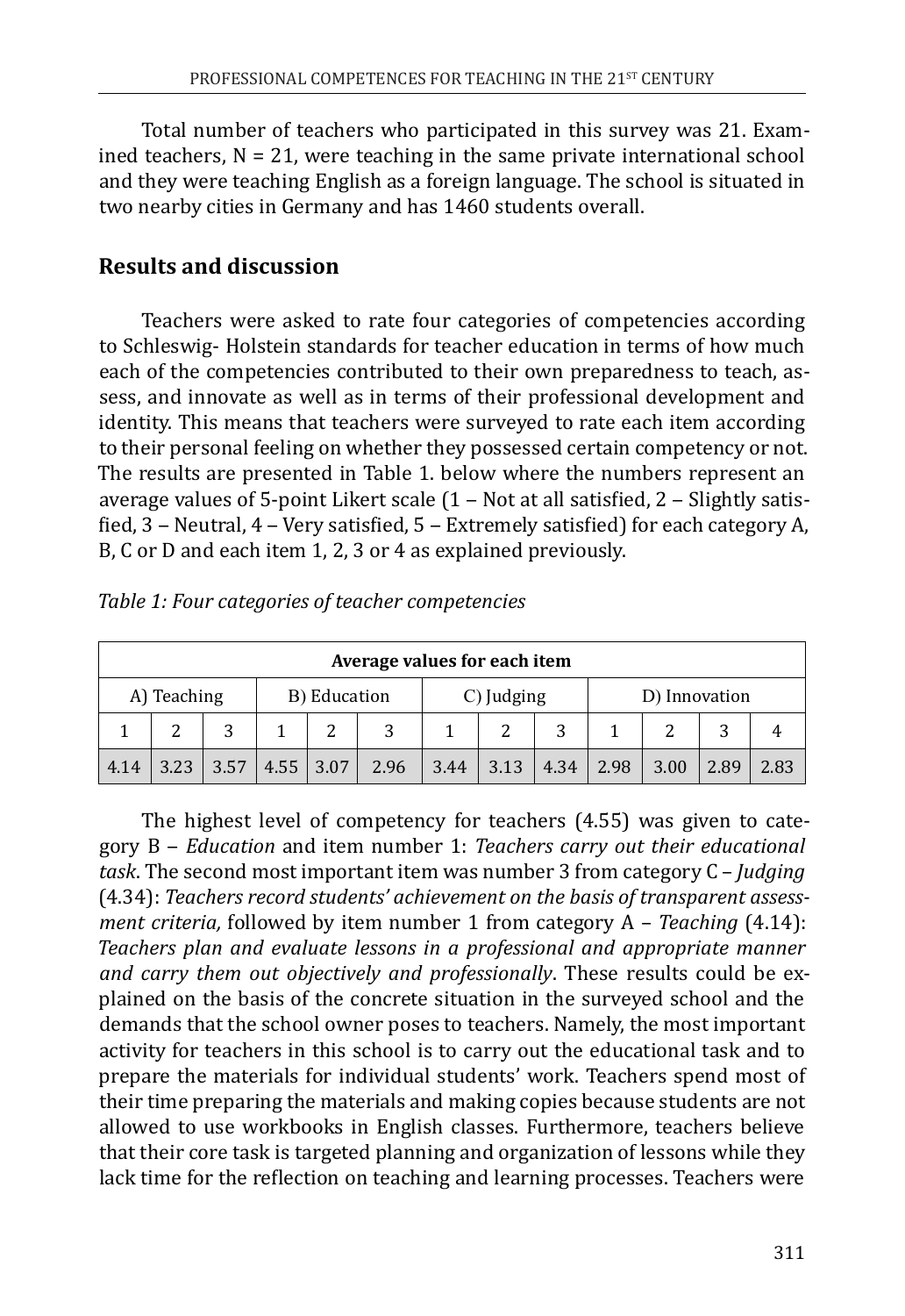also not satisfied with having no time for individual and systemic evaluation. In addition, teachers are expected to cooperate very closely with parents because parents pay the school fees for their children and in return they demand the best education for that money. Both sides, parents and teachers, need to communicate and agree in order to find constructive solutions when it comes to educational problems or when learning process fails.

If we take into consideration that the professional quality of teachers depends on the quality of their teaching and their own satisfaction with their teaching skills, it is not surprising that teachers rated all four items from the category D as the least important items (explanation is given in the section Research problem); The reason for this could be very high demands in the field of teaching and education (category A and B) so teachers after 5 to 8 lessons a day and 9 working hours overall do not have additional motivation to develop their competencies or to take account of the new developments and scientific findings in their professional activities. Continuing education and training is usually done after long working hours of a school day and it is focused only on lesson management without leaving space for innovation and teachers' creativity.

Also, each category was analysed according to teachers' view on how much their competencies contribute to a better quality of students' English language knowledge. The statements were rated in series from 1 to 5 where 1 was considered very poor,  $2$  – poor,  $3$  – acceptable,  $4$  – good,  $5$  – very good. The results are given in Table 2. below.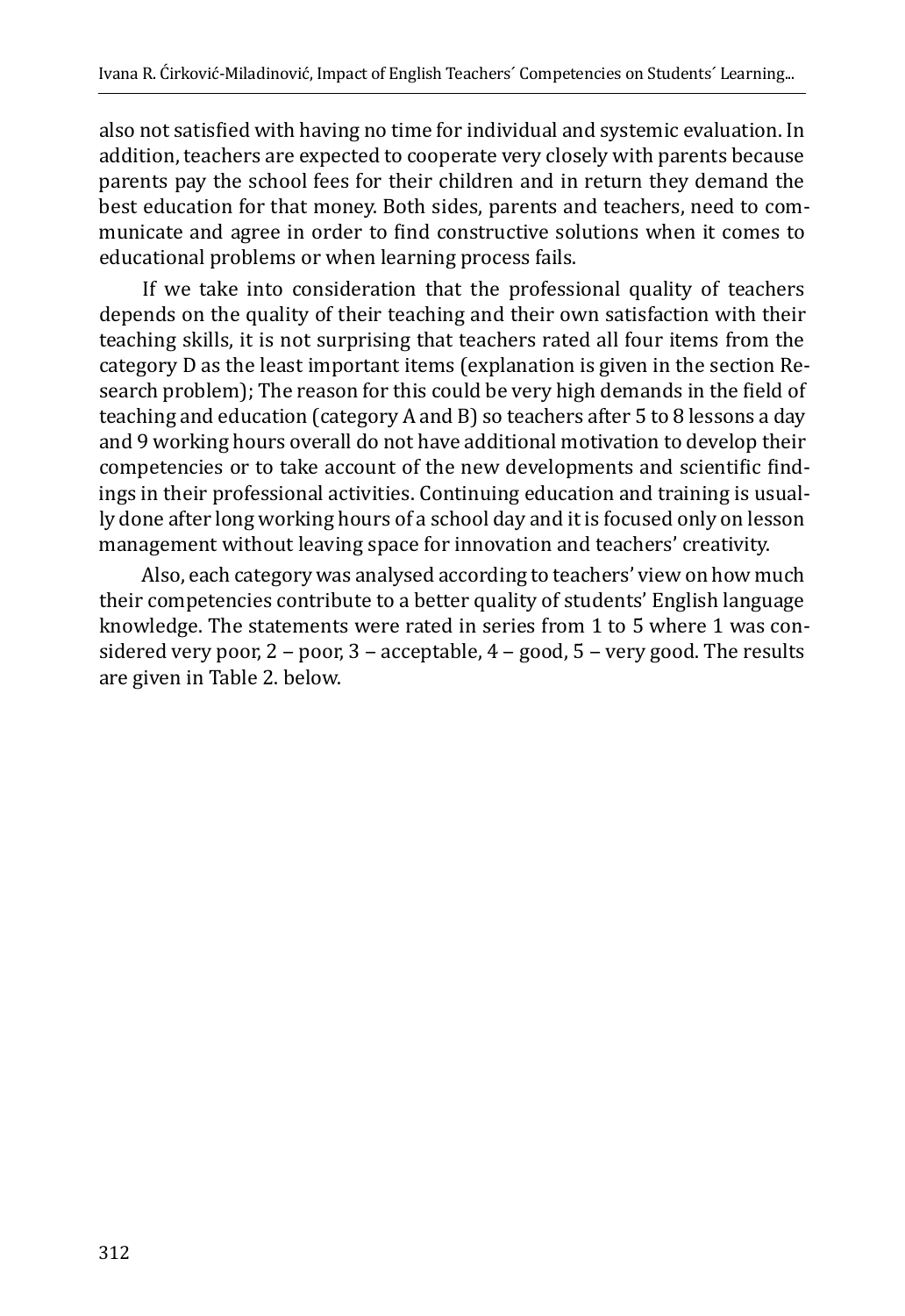|                  | Language skills               | Average<br>values<br>given by<br>teachers | Average<br>values<br>given by<br>students | <b>Matching</b><br>and non-<br>matching<br>values |  |
|------------------|-------------------------------|-------------------------------------------|-------------------------------------------|---------------------------------------------------|--|
|                  | Skimming and scanning         | 4.01                                      | 4.09                                      | $+$                                               |  |
| <b>READING</b>   | Reading to learn from texts   | 3.79                                      | 3.71                                      | $+$                                               |  |
|                  | Reading to write              | 3.82                                      | 3.80                                      | $\ddot{}$                                         |  |
|                  | Reading to critique texts     | 4.57                                      | 3.67                                      |                                                   |  |
| WRITING          | Creative writing              | 4.44                                      | 3.24                                      |                                                   |  |
|                  | Summary writing               | 4.38                                      | 4.30                                      |                                                   |  |
|                  | Essay                         | 4.12                                      | 4.08                                      | $\ddot{}$                                         |  |
|                  | Formal/informal letter        | 3.99                                      | 3.90                                      | $+$                                               |  |
|                  | Talk, lecture, speech         | 3.74                                      | 3.72                                      | $+$                                               |  |
| <b>LISTENING</b> | Telephone conversation        | 3.75                                      | 3.71                                      | $+$                                               |  |
|                  | Discussion, debate            | 3.66                                      | 4.42                                      |                                                   |  |
|                  | Conversation                  | 3.76                                      | 3.74                                      | $+$                                               |  |
| <b>SPEAKING</b>  | Giving a presentation         | 3.77                                      | 3.73                                      | $\ddot{}$                                         |  |
|                  | Project work in group         | 3.69                                      | 4.32                                      |                                                   |  |
|                  | Taking part in a conversation | 3.70                                      | 4.00                                      |                                                   |  |
|                  | Discussion, debate            | 3.66                                      | 4.11                                      |                                                   |  |

*Table 2: Average values of competencies' contribution to overall student's English knowledge rated by teachers and students' ratings of their own skills*

*Note: The activities analysed for the purpose of this research were taken from the Schleswig Holstein curricula prescribed for this level of the English language knowledge.* 

According to the results in Table 2, teachers believe that the most practiced skills are reading and writing because these are believed to be the most important skills for the university studying and academic research. Since the focus of the research was on senior secondary school students (from  $10<sup>th</sup>$  to  $12<sup>th</sup>$  grade) and their teachers, results like these were expected. Teachers think that their competencies mostly contribute to students' reading and writing skills ‒ *reading to critique texts* (4.57), followed by *creative writing* (4.44) *summary writing* (4.38) and *essay* (4.12). This might be due to the fact that students are mainly left to work individually because the intellectual competence of a student is considered to be the primary asset in the quality of learning the students acquire in German schools. On the other hand, teachers believe that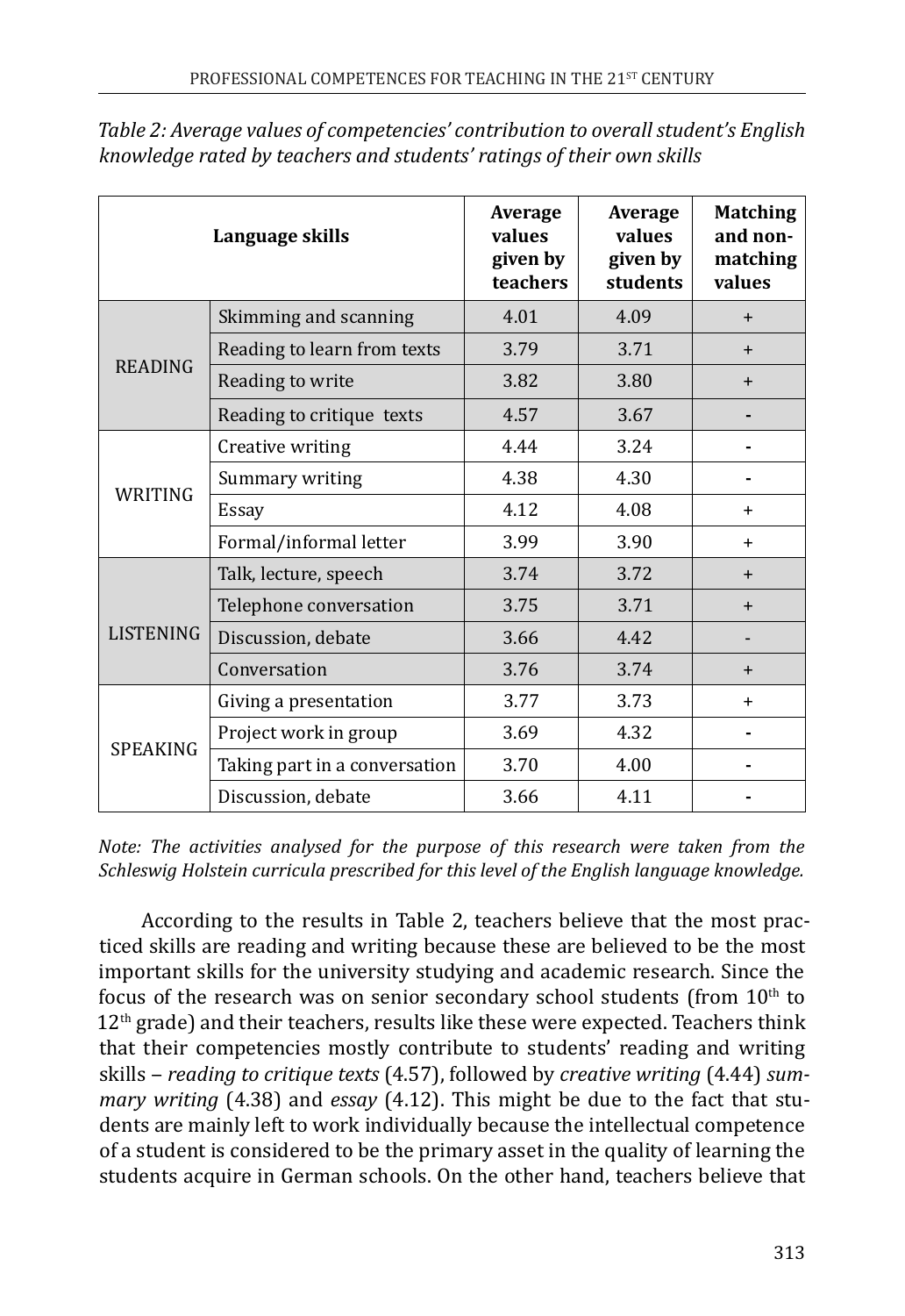their competencies least contribute to listening and speaking skills, specifically, *discussion and debate* (3.66), *project work in group* (3.69) and *taking part in a conversation* (3.70). This might be due to the fact that the focus on specific skills and the quality of instruction depends on the curricula arrangement of the resources at the disposal of a teacher, not necessarily on their competencies. Also, if we take into consideration test results of these students, we may notice that spelling and grammar are the most difficult areas of English for German students (the overall grade for the questioned students in the mentioned tests was 3.15 where 1 is the best grade and 5 is the lowest passing grade). Thus, we may also point out that students in this school struggle a lot with spelling even in their mother tongue, so, for this reason, the focus is on writing skills both in German as L1 and in English too.

One of the aims of this paper was to research how Secondary school (upper level) students perceive the teaching quality of English teachers in terms of the effect these qualities (competencies) have on students' L2 learning. The average values in Table 2. represent teachers' satisfaction with their own competencies in terms of contribution to overall student's English knowledge and students' responses on how they themselves perceive and rate their own English language skills. Correspondingly, the last column represents comparison of (non)matching values of teachers' and students' responses.

The majority of students rate *summary writing* (4.30), *discussion and debate* (4.32), and *project work in group* (4.32) as the language skills they possess at the highest level. The only match between teachers' and students' responses we may notice is regarding *summary writing*. The least practiced skills according to students were *reading to critique texts* (3.67) and *creative writing* (3.24) although the teachers thought that these were the ones at the very high level, thanks to the teaching skills and lesson activities teachers provide in English lessons. Non-matching values were found in terms of *taking part in a conversation* (4.00 according to students and only 3.70 according to teachers). Discrepancy was also found concerning *discussion and debate* where students think that their skill is at (4.32) level while teachers think that students are very poor in these skills (3.66). In rating these skills, 1 was considered very poor and  $5$ very good.

In comparing teachers' and students' ratings of the same language skills, it can be seen that the surveyed students feel that they do not have the level of skill their teachers expect them to have on one hand, and on the other hand, students feel that they have certain skills at higher level while their teachers think that these skills are fairly poor.

In order to explain these results, students were asked to give answers to questions in the survey and to rate teacher competencies in terms of the quality of the English language lessons.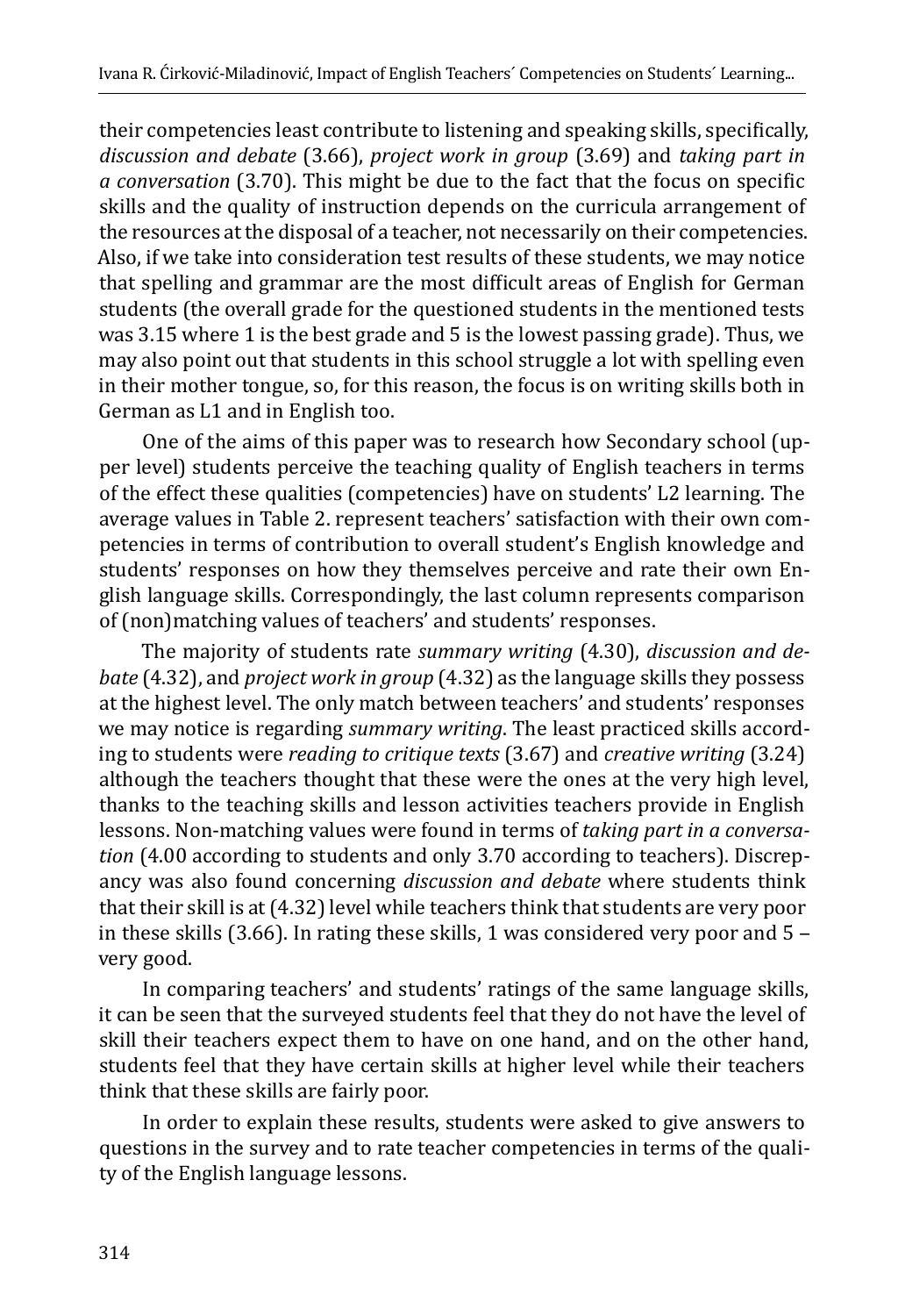Namely, all students' ratings on how they perceive the quality of English teachers' competencies in terms of the effect these have on students' learning outcomes, were collated and analysed. The data is of the collective experience and is equally valid whether stated by one person or more (Akerlind, 2005: 323 in Penn-Edwards, 2010). The results are presented in Table 3.

| Average values for each item |                            |        |         |      |            |      |      |      |           |    |           |   |
|------------------------------|----------------------------|--------|---------|------|------------|------|------|------|-----------|----|-----------|---|
| A)                           | Teaching<br>Education<br>B |        | Judging |      | Innovation |      |      |      |           |    |           |   |
|                              | ຳ                          | ς<br>ت |         | ົາ   | 3          |      | ົ    | 3    |           | ີ  |           | 4 |
| 4.55                         | 3.07                       | 4.47   | 4.23    | 2.89 | 2.84       | 3.00 | 3.11 | 2.87 | <b>NA</b> | NA | <b>NA</b> |   |

| Table 3: Four categories of teacher competencies rated by students |  |  |
|--------------------------------------------------------------------|--|--|
|--------------------------------------------------------------------|--|--|

The highest level of competency for teachers (4.55) was given to the category of teaching (*teachers plan and evaluate lessons in a professional and appropriate manner and carry them out objectively and professionally*). This item was rated higher by more students (86.33%) than any of the other competencies. Students then rated the following items *teachers promote students' ability to learn and work independently* (4.47) and *teachers carry out their educational task* (4.23), as the next highest expected teacher skills. These are evidently seen as important teaching skills for students in this school which students explained in comments given in the survey: *Teachers of English in my school teach in a professional way, they are always prepared for the lesson* (86.33% of students gave such a comment); *Our English teachers insist on writing tasks and individual work* (81.23%) *and they follow the curriculum no matter what* (80.57%). Students were least satisfied with items number 2 (*Teachers know the social and cultural living conditions of pupils and influence their individual development within the school*) and 3 (*Teachers communicate values and norms and support self-determined judgments and actions of pupils*) in Education category. In order to explain their perceptions, students gave the following comments: *It is not usual to talk to teachers about our everyday life and living conditions, only the class teacher is allowed to know this* (75.15%); *Teachers pay attention only to those who are very good students and support them, the rest of us are left behind* (71.37%). Given answers were followed by the items from the category *Judging* (3.00, 3.11, and 2.87). These low scores were explained by the following students' comments: *Teachers are only concerned to record test grades* (68.88%); *In judging our knowledge, teachers rely only on written assignments and do not practice oral evaluation* (64%); *We work really hard during the whole year to master summary writing and to analyse texts but in the end it turns out that we are not well prepared* (62.21%); *Teachers do not pay attention to our feelings* (62.07%). For the category *Innovation*, students could only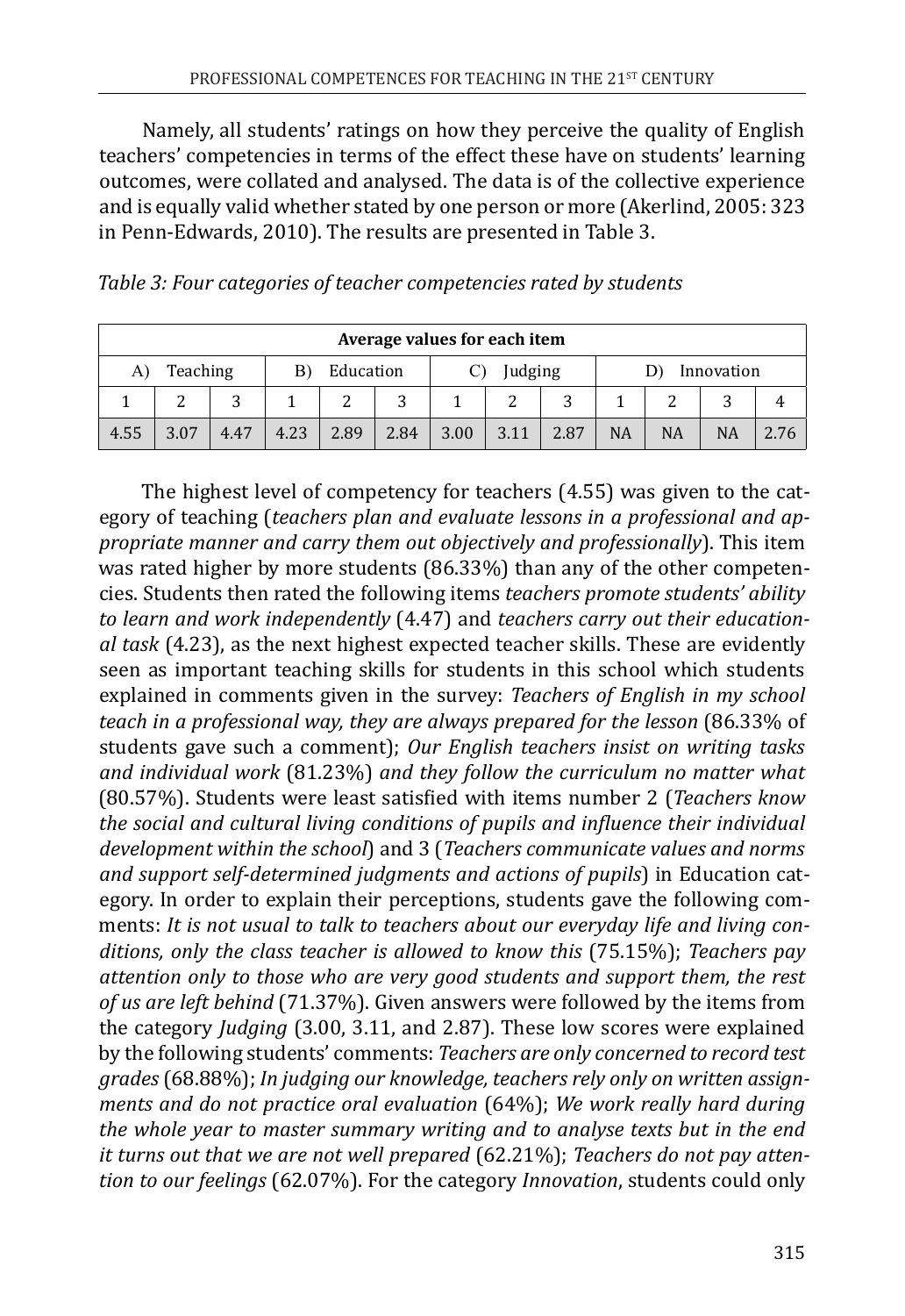give answers for the item number 4 (*Teachers participate in the planning and implementation of school projects*) explaining that students are also included in these projects, especially in Erasmus mobility programme where English is in demand. Many students (59.43%) said that they would like to have the chance to go abroad and to practice English outside the school.

The findings in research task one showed that teachers are not satisfied with the contribution of the prescribed competencies to their professional identity and overall students´ English language knowledge. Teachers believe that they need more time to practice speaking with students, especially discussion and debate while writing skills are thought to be practiced the most. Also, teachers were not pleased with the allocated time for their professional development and according to their comments, these sessions were not useful for the improvement of their teaching skills. This is in line with the finding of Ivowi (1986) that there is significant relationship between teachers' competence and students' performance.

The results of research task two showed that students are mainly not satisfied with teachers' judging competencies and they pointed out that speaking skills and creative writing tasks are the ones least practiced in the classroom. This might be due to the fact that in this examined school the quality of English lessons depends on both teacher's motivation and the flexibility in teaching given by the school owner. This is in agreement with the results of Inyang (1997), that teaching is effective when the teacher makes use of instructional materials. In addition, Pianta et al. (2008) found that all teachers need depth in subjects they teach, including the understanding of the new knowledge and this calls for high professional development.

# **Conclusion and pedagogical implications**

Although students' self-confidence and self-conceptions are dependent on many background conditions as well as on earlier school experiences, our understanding is that high teacher competence can lead to positive individual student development.

However, the affective side is thought to be the most important quality teachers should have. Students accept that they are responsible when they fail but believe that if teachers give them enough encouragement and positive feedback, this would increase their motivation to study harder (Ćirković-Miladinović 2017).

Based on the results of the study the following recommendations could be made: private schools should give more freedom to teachers in order to get more benefits from their teaching; educational process would work better if there was enough time given to teachers in order to develop professionally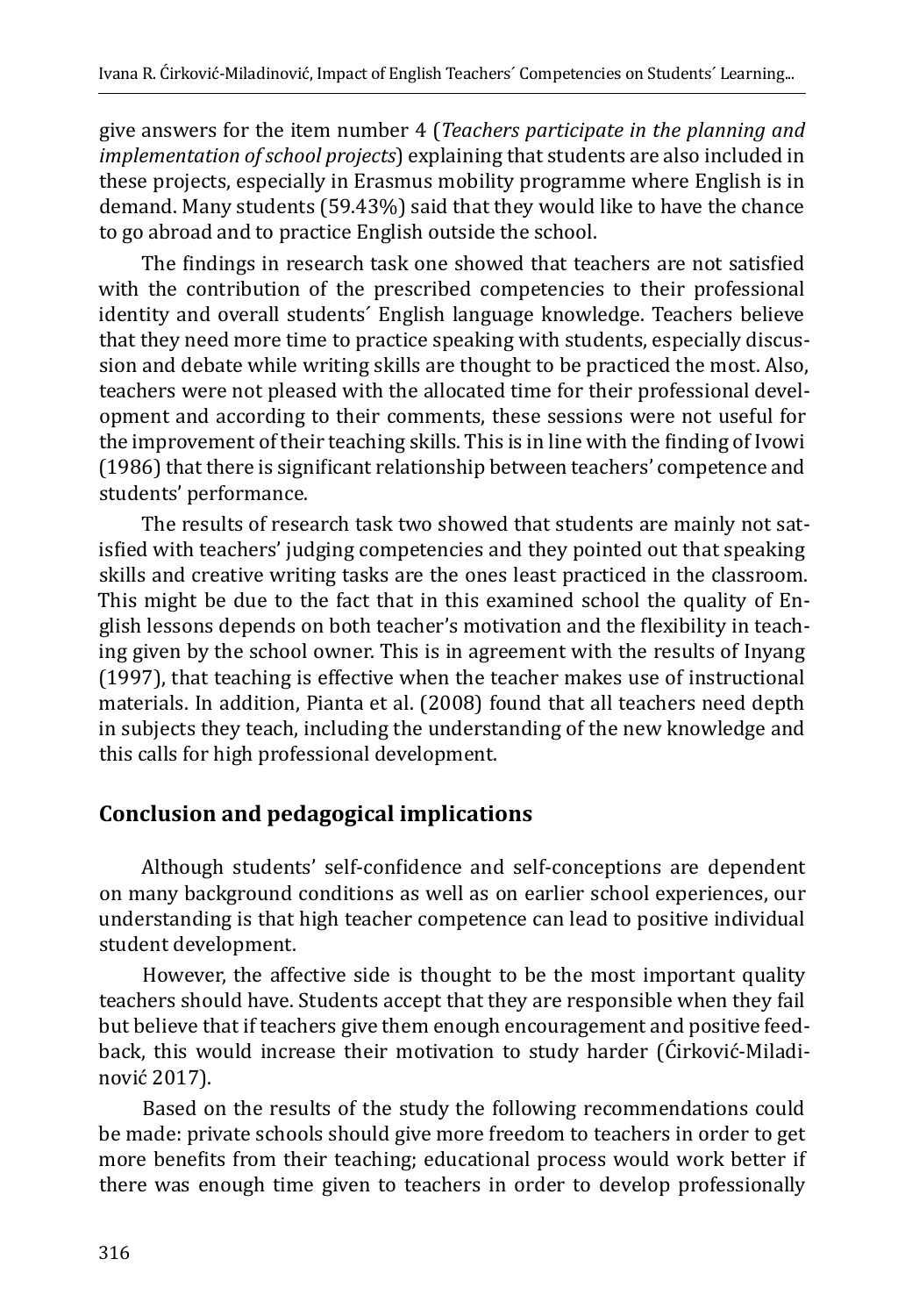during working hours, not after long working hours; teachers' satisfaction with their own competencies is closely connected to students' satisfaction with their own English knowledge and overall language performance; adequate attention should be paid to teaching qualification as a pre-condition for entry into the teaching profession.

#### **References**

Akinbobola, A. O. (2004), Effect of cooperative and competitive learning strategies in academic performance of students in Physics. *Journal of Research in Education*,  $1(1)$ , 71–75.

Akpan, B. B. (2002). *Basic concepts in educational psychology*. Uyo: Academic Publishers Ltd.

Allen, D. & Fraser, B. (2007). Parent and student perceptions of classroom learning environment and its association with student outcomes. *Learning Environments Research*, 10(1), 67‒82. <https://doi.org/10.1007/s10984-007-9018-z>

Aikens, N. L. & Barbarin, O. (2008). Socioeconomic differences in reading trajectories: The contribution of family, neighbourhood, and school contexts. *Journal of Educational Psychology*, 100, 235‒251.

Bennacer, H. (2000). How the socio-ecological characteristics of the classroom affect academic achievement. *European Journal of Psychology of Education*, 15, 173-189. <https://doi.org/10.1007/BF03173173>

Birch, S. H. & Ladd, G. W. (1997). The teacher–child relationship and children's early school adjustment. *Journal of School Psychology*, 35, 61–79. [https://doi.org/10.1016/](https://doi.org/10.1016/S0022-4405%2896%2900029-5) [S0022-4405\(96\)00029-5](https://doi.org/10.1016/S0022-4405%2896%2900029-5)

Bouffard, T., Roy, M. & Vezeau, C. (2005). Self-perceptions, temperament, socioemotional adjustment and the perceptions of parental support of chronically underachieving children. *International Journal of Educational Research*, 43, 215-235. [https://](https://doi.org/10.1016/j.ijer.2006.06.003) [doi.org/10.1016/j.ijer.2006.06.003](https://doi.org/10.1016/j.ijer.2006.06.003)

Crosnoe, R., Johnson, M. K. & Elder, G. H. (2004). Intergenerational Bonding in School: The Behavioral and Contextual Correlates of Student-teacher Relationship. *Sociology of Education*, 77, 60‒81.<https://doi.org/10.1177/003804070407700103>

Ćirković-Miladinović, I. (2017). English language teaching in innovative learning environment enriched by affective learning strategies. In: Bratož, S. (Ed.), *Rasežnosti sodobnih učnih okolij. Dimensions of Contemporary Learning Environments* (pp. 99–111). Koper: Univerza na Primorskem, Pedagoška fakulteta.

Inyang, N. E. U. (1997). Local materials in science technology and methods of teaching, identification and utilization. *Proceedings of the 38th Annual Conference of STAN*, 64‒67.

Ivowi, U. M. O. (1986). Improving Teacher and Technology Education Programmes in workshop on Transition from Senior Secondary to Tertiary organized by the Implementation Committee on the National Policy on Education held at Port-Harcourt 14-16 April.